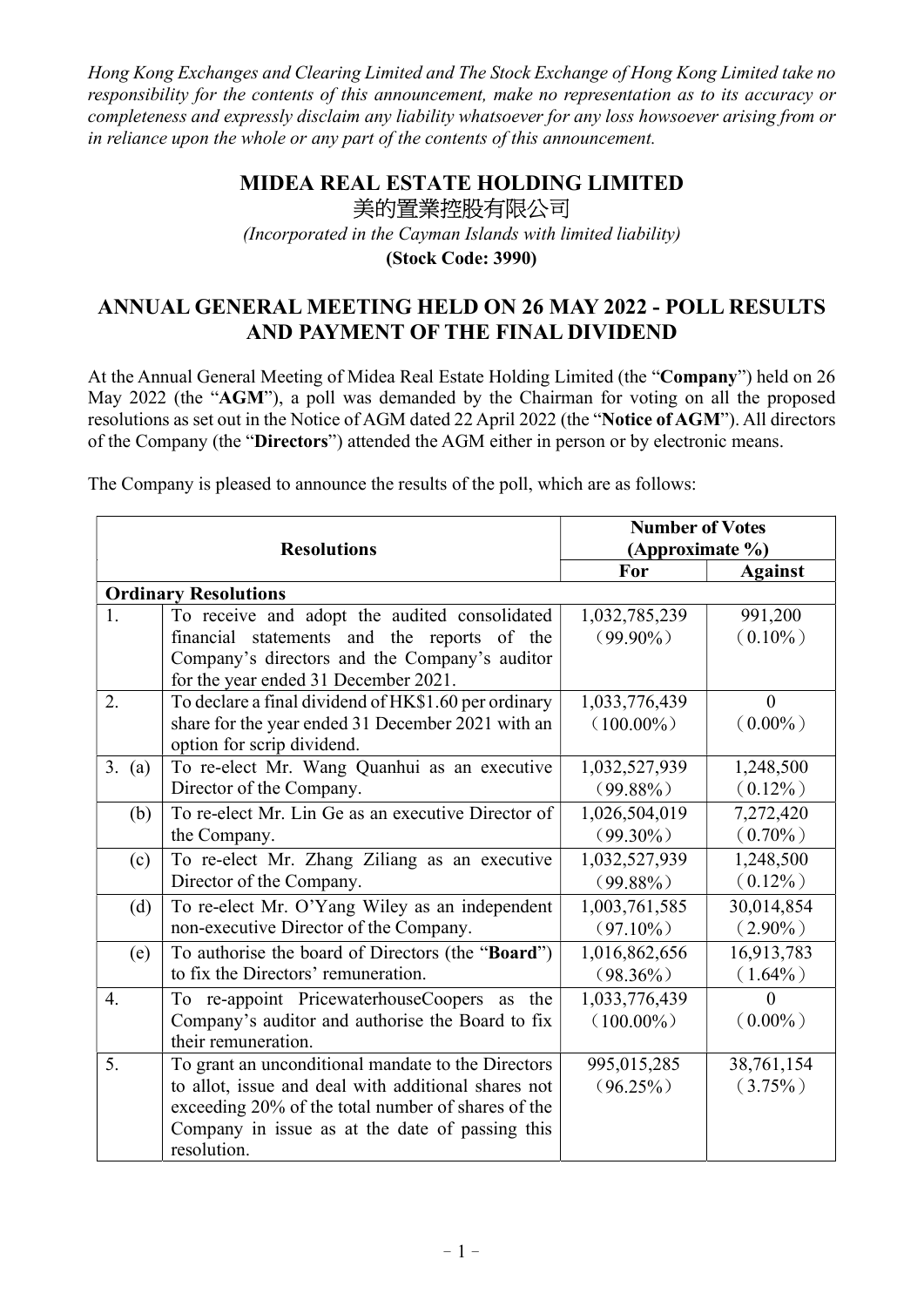|    | <b>Resolutions</b>                                                                              | <b>Number of Votes</b><br>(Approximate $\%$ ) |                |
|----|-------------------------------------------------------------------------------------------------|-----------------------------------------------|----------------|
|    |                                                                                                 | For                                           | <b>Against</b> |
|    | <b>Ordinary Resolutions</b>                                                                     |                                               |                |
| 6. | To grant an unconditional mandate to the Directors                                              | 1,033,776,439                                 |                |
|    | to buy-back the Company's shares not exceeding                                                  | $(100.00\%)$                                  | $(0.00\%)$     |
|    | 10% of the total number of shares of the Company                                                |                                               |                |
|    | in issue as at the date of passing this resolution.                                             |                                               |                |
| 7. | To add the number of shares bought-back pursuant                                                | 995,015,285                                   | 38,761,154     |
|    | to resolution no. 6 above to the number of shares                                               | $(96.25\%)$                                   | $(3.75\%)$     |
|    | available pursuant to resolution no. 5 above.                                                   |                                               |                |
|    | Please refer to the Notice of AGM for the full text of the resolutions. As more than 50% of the |                                               |                |
|    | votes were cast in favour of each of the above resolutions, all the above resolutions were duly |                                               |                |

As at the date of the AGM, the total number of ordinary shares of the Company in issue was 1,239,249,000 (the "Shares"), being the total number of Shares entitling the holders thereof (the "Shareholders") to attend and vote for or against all the resolutions proposed at the AGM. There were no Shares entitling the Shareholders to attend and abstain from voting in favour pursuant to Rule 13.40 of the Rules Governing the Listing of Securities on The Stock Exchange of Hong Kong Limited (the "Listing Rules"). There were no Shareholders that are required under the Listing Rules to abstain from voting. No party has stated its intention in the circular of the Company dated 22 April 2022 that it would vote against any proposed resolution or it would abstain from voting at the AGM.

Tricor Investor Services Limited, the branch share registrar and transfer office of the Company in Hong Kong, acted as scrutineer for the poll at the AGM.

## PAYMENT OF THE FINAL DIVIDEND

passed as ordinary resolutions.

The resolution for the payment of a final dividend of HK\$1.60 per ordinary share for the year ended 31 December 2021 with an option for scrip dividend was duly passed and approved by the Shareholders at the AGM.

The final dividend will be payable to the shareholders whose names appear on the register of members of the Company on 2 June 2022 (the "Eligible Shareholders"), with the Eligible Shareholders being given an option to elect to receive the final dividend all in new shares or partly in new shares and partly in cash or all in cash (the "Scrip Dividend Scheme"). The Scrip Dividend Scheme is subject to the Listing Committee of The Stock Exchange of Hong Kong Limited granting the listing of, and permission to deal in, the new Shares to be issued pursuant thereto.

A circular containing details of the Scrip Dividend Scheme together with the relevant form of election will be sent to the Eligible Shareholders on or about 13 June 2022. It is expected that the cheques for cash dividends or, if scrip shares are elected, the certificates for the scrip shares will be sent to the Eligible Shareholders on or about 13 July 2022.

For the purpose of determining the identity of shareholders who are entitled to the final dividend, the register of members of the Company will be closed from 1 June 2022 to 2 June 2022, both days inclusive, during which period no transfer of shares shall be effected. All transfer of shares accompanied by the relevant share certificates must be lodged with the branch share registrar and transfer office of the Company in Hong Kong, Tricor Investor Services Limited at Level 54, Hopewell Centre, 183 Queen's Road East, Hong Kong not later than 4:30 p.m. on 31 May 2022.